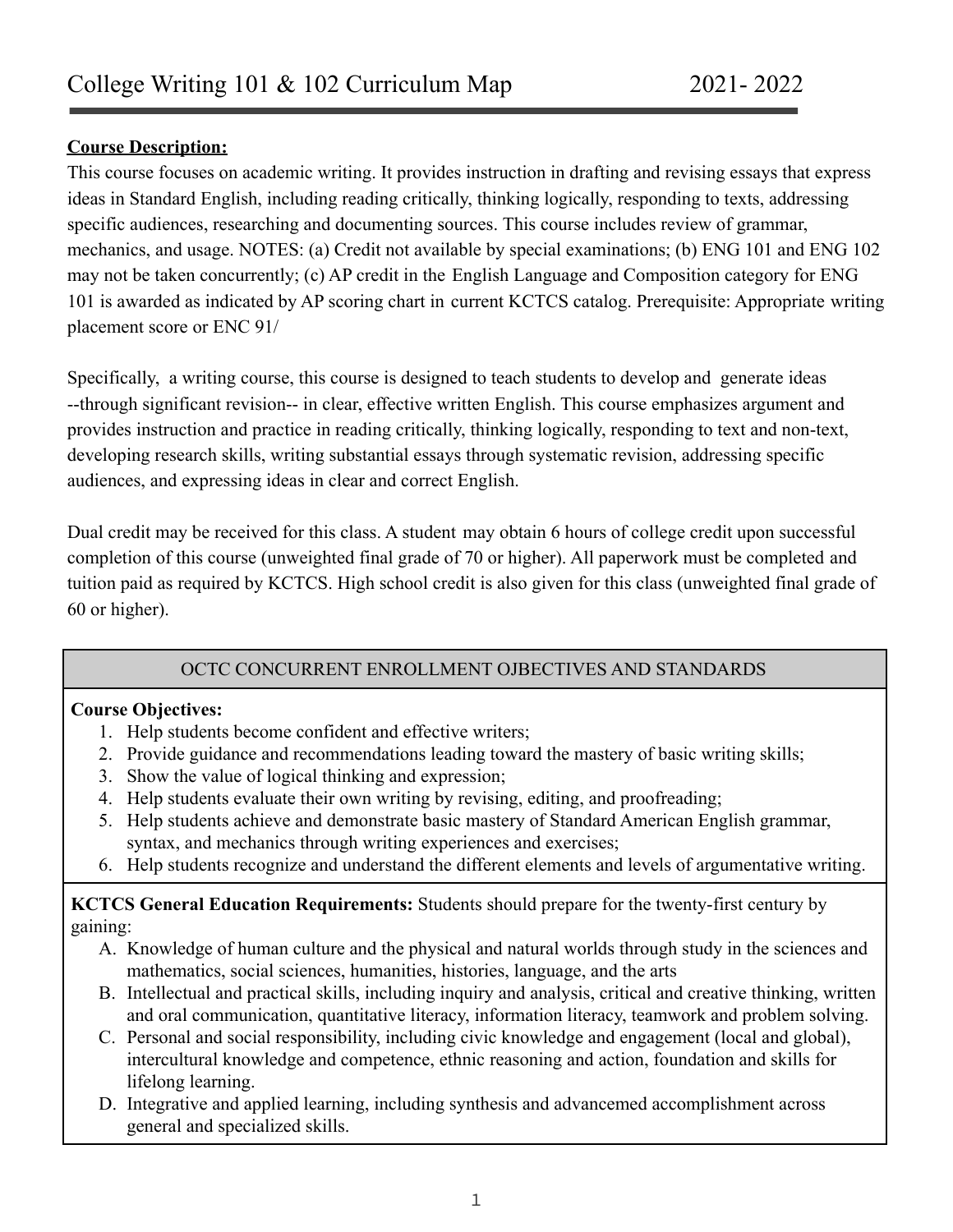#### **KCTCS General Education Student Learning Outcomes for Written Communication:**

- 1. Write clear and effective prose, using conventions appropriate to audience (including academic audiences), purpose, and genre
- 2. Find, analyze, evaluate, and cite pertinent primary and secondary sources, including academic databases, to prepare written texts.
- 3. Identify, analyze, and evaluate statements, assumptions, and conclusions representing diverse points of view, and construct informed, sustained, and ethical arguments in response.
- 4. Plan, organize, revise, practice, edit, and proofread to improve the development of clarity of ideas.

# **OCTC Expectations Matrix for Written Communication**

#### I. Communicate Effectively

- 1. Read and listen with comprehension
- 2. Speak and write clearly using Standard English
- 3. Interact cooperatively with others using both verbal and non-verbal means
- 4. Demonstrate information processing through basic computer skills.

Assessment methods may include essay questions on exams (WE L2) and extended writing assignments (WE L4).

II. Think Critically

- 1. Make connections in learning across the disciplines and draw logical conclusions
- 2. Demonstrate problem solving through interpreting, analyzing, summarizing, and/or integrating a variety of materials

Assessment methods may include essay questions on exams and extended analytical papers (WE L4).

#### III. Learn Independently

- 1. Use appropriate search strategies and resources to find, evaluate, and use information
- 2. Make choices based upon awareness of ethics and differing perspectives/ideas
- 3. Apply learning in academic, personal, and public situations
- 4. Think creatively to develop new ideas, processes, or products.

Assessment methods may include essay questions on exams (WE L2) and extended writing assignments/analytical papers (WE L4).

IV. Examine Relationships in Diverse and Complex Environments

- 1. Recognize the relationship of the individual to human heritage and culture
- 2. Demonstrate an awareness of the relationship of the individual to the biological and physical environment
- 3. Develop an awareness of self as an individual member of a multicultural global community.

Assessment methods may include essay questions on exams (WE L4) and extended writing assignments/analytical papers (WE L4).

### **RESOURCES:**

- *● Writing Arguments: A Rhetoric with Readings* (10th Edition), Ramage, Bean and Johnson
- Various websites for research and MLA citation purposes; media center, computer labs; and videos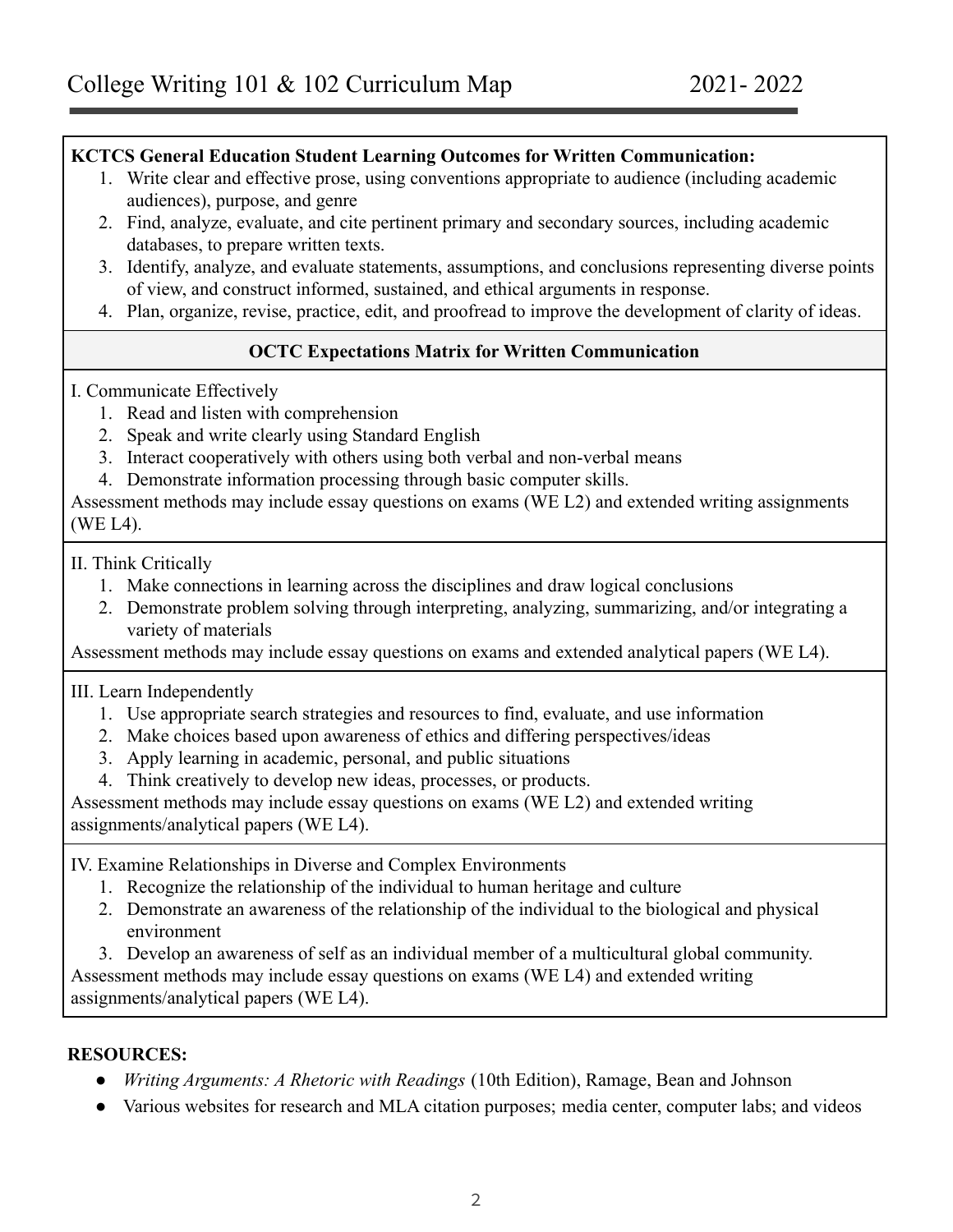|                                  | <b>ENG 101 Units Overview</b> |                            |
|----------------------------------|-------------------------------|----------------------------|
| Unit 1: Introduction to Argument | Unit 2: Supporting Arguments  | Unit 3: Classical Argument |
| Unit 4: Definition Argument      | Unit 5: Visual Argument       |                            |

| <b>ENG 102 Units Overview</b> |                           |                            |
|-------------------------------|---------------------------|----------------------------|
| Unit 1: Causal Argument       | Unit 2: Proposal Argument | Unit 3: British Literature |

Assessments in this course:

- Supporting-Reason Argument
- Classical Argument
- Definitional Argument
- Causal Argument
- Synthesis Essay
- Literary Critique
- Research Paper
- $\bullet$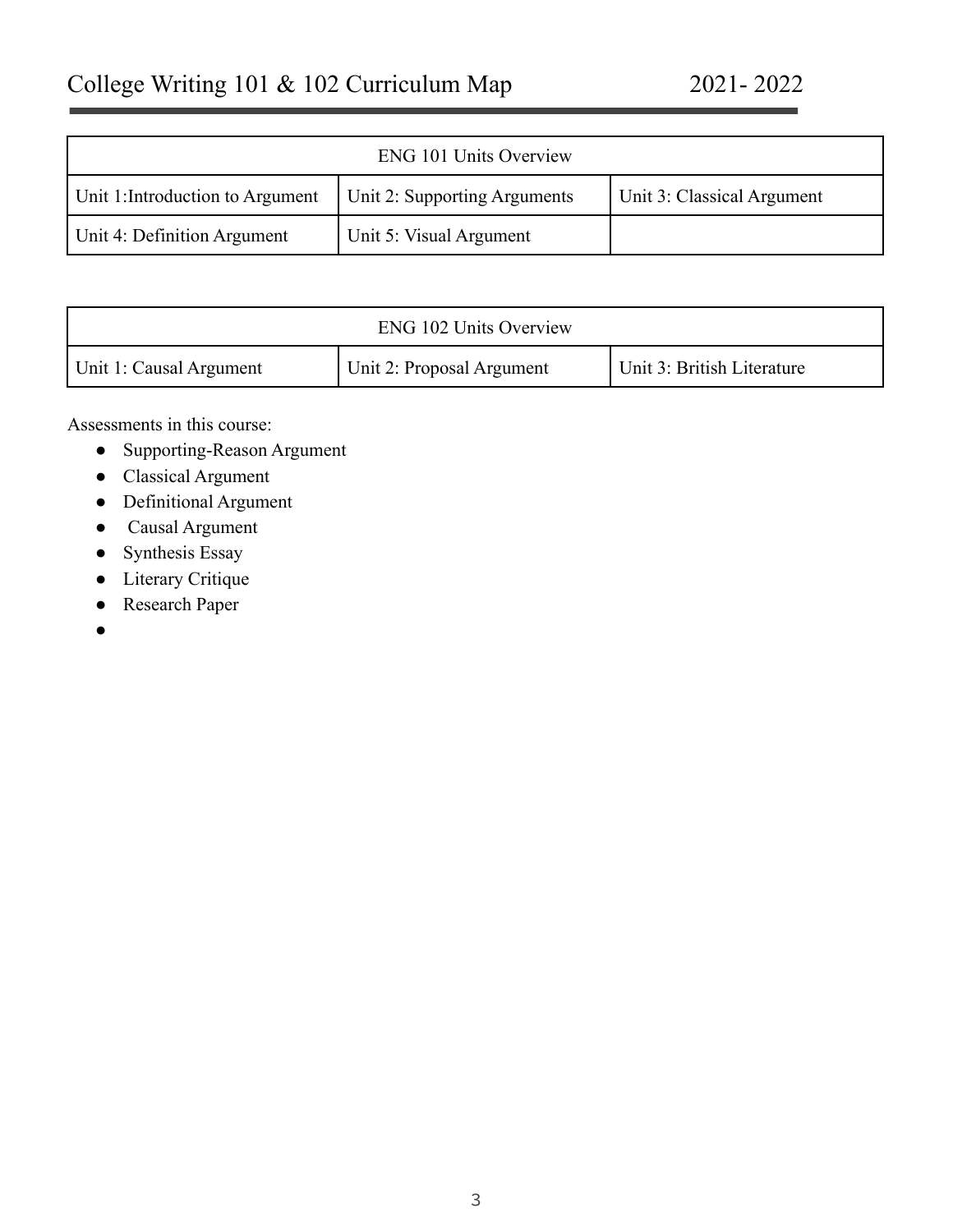# **English 101**

#### Unit One: Introduction to Argument

| Overview: Aug. 11 -- Sept. 3  |                                                                                                                                                                                                                |  |
|-------------------------------|----------------------------------------------------------------------------------------------------------------------------------------------------------------------------------------------------------------|--|
| Grammar Skills                | Daily grammar review                                                                                                                                                                                           |  |
| Required<br>Readings          | Chapter 1: Argument: an Introduction<br>Chapter 2: Argument as Inquiry: Reading and Exploring<br>Chapter 3: The Core of an Argument: A Claim with Reasons<br>Appendix: Informal Fallacies; nonfiction readings |  |
| Suggested<br>Writings         | --Diagnostic writing: college essays, resume, cover letters,<br>--Discussion posts: reading checks, class assignments, etc.<br>--Argument Summary<br>--Microtheme                                              |  |
| Arts and<br><b>Humanities</b> | --Assorted nonfiction essays                                                                                                                                                                                   |  |
| Practical<br>Living/Career    | --Writing effectively; collaboration; verbal communication                                                                                                                                                     |  |
| Technology                    | --Google Classroom/Docs<br>--ELMO for Daily grammar practice<br>--Chromebooks                                                                                                                                  |  |
| <b>Standards</b>              | Reading: RI.11-12.1, RI.11-12.2, RI.11-12.4, R1.11-12.5, RI.11-12.6, RI.11-12.8, RI.11-12.9<br>Composition: C.11-12.2, C.11-12.4,<br>Language: L.11-12.1, L.11-12.2, L.11-12.4,                                |  |

# Unit Two: Supporting-Reasons Argument

| Overview: Sept. 7 -- Oct. 1 |                                                                                                                                                                                                                                   |
|-----------------------------|-----------------------------------------------------------------------------------------------------------------------------------------------------------------------------------------------------------------------------------|
| Grammar Skills              | Daily grammar review                                                                                                                                                                                                              |
| Required<br>Readings        | Chapter 4: The Logical Structure of an Argument<br>--Chapter 5: Using Evidence Effectively<br>--Chapter 15: Finding and Evaluating Sources<br>--Chapter 16: Incorporating Sources<br>--Chapter 17: Citing and Documenting Sources |
| Suggested<br>Writings       | --Supporting-Reasons Argument<br>--Discussion posts<br>--Toulmin writing exercises                                                                                                                                                |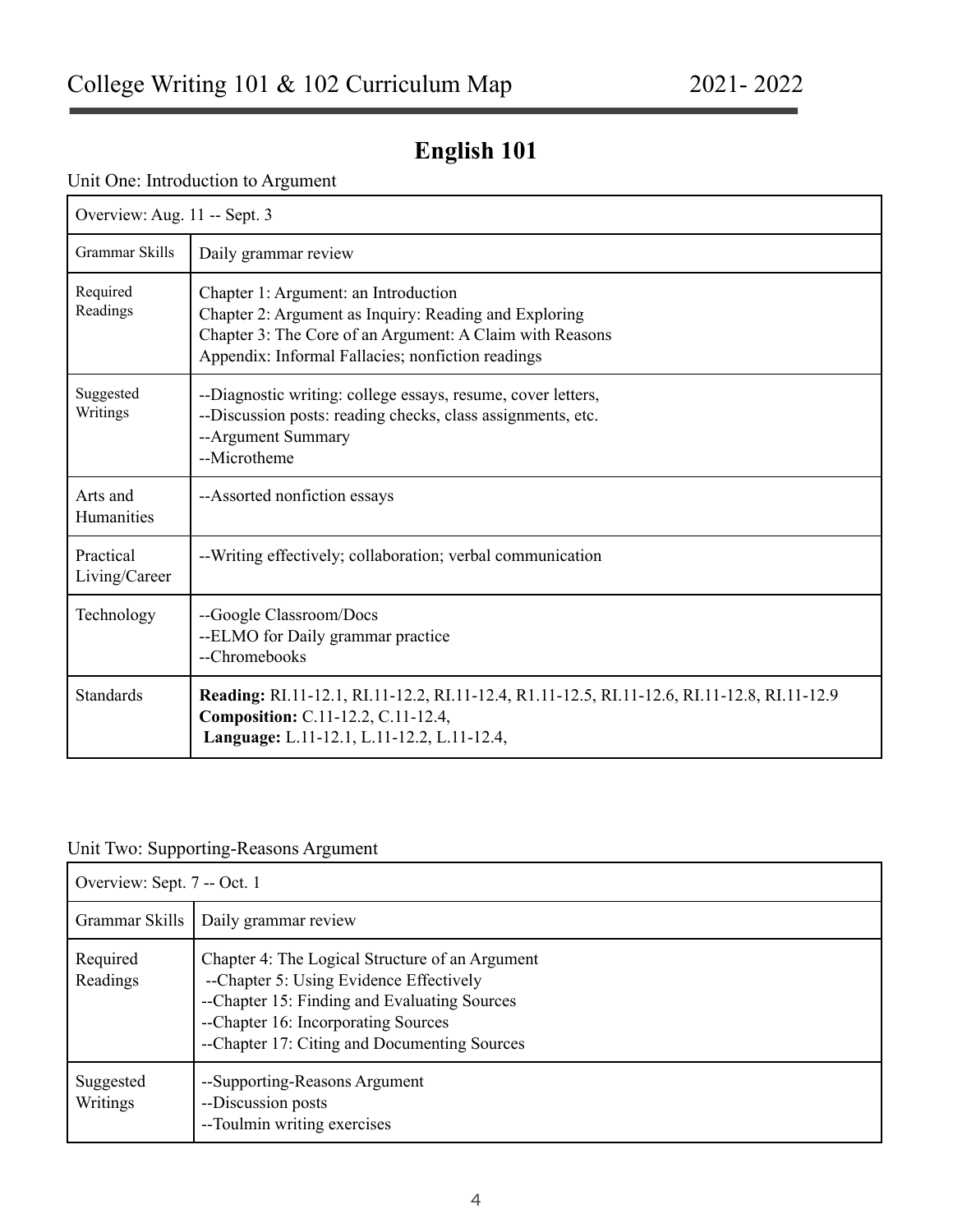| Arts and<br><b>Humanities</b> | --Assorted nonfiction essays                                                                                                                                                           |
|-------------------------------|----------------------------------------------------------------------------------------------------------------------------------------------------------------------------------------|
| Practical<br>Living/Career    | --Resume and Cover Letter<br>--Writing effectively; collaboration; verbal communication                                                                                                |
| Technology                    | --Google Classroom/Docs<br>--ELMO for Daily grammar practice<br>--Chromebooks                                                                                                          |
| <b>Standards</b>              | <b>Reading:</b> RI.11-12.1, RI.11-12.2, RI.11-12.6, RI.11-12.7, RI.11-12.8,<br>Composition: C.11-12.1, C.11-12.4, C.11-12.5, C. 11-12.6, C. 11-12.7<br>Language: L.11-12.1, L.11-12.2, |

# Unit Three: Classical Argument

| Overview: Oct. 11-- Nov. 5 |                                                                                                                                                                                                                               |  |
|----------------------------|-------------------------------------------------------------------------------------------------------------------------------------------------------------------------------------------------------------------------------|--|
| Grammar<br><b>Skills</b>   | Daily grammar review                                                                                                                                                                                                          |  |
| Required<br>Readings       | --Chapter 6: Moving your Audience: Ethos, Pathos, Logos<br>--Chapter 7: Responding to Objections and Alternative Views<br>--Chapter 8: Analyzing Arguments Rhetorically                                                       |  |
| Suggested<br>Writings      | --Classical Argument<br>--Discussion Posts<br>--Toulmin writing exercises                                                                                                                                                     |  |
| Arts and<br>Humanities     | --Assorted nonfiction essays                                                                                                                                                                                                  |  |
| Practical<br>Living/Career | --Writing effectively; collaboration; verbal communication                                                                                                                                                                    |  |
| Technology                 | --Google Classroom/Docs<br>--ELMO for Daily grammar practice<br>--Chromebooks                                                                                                                                                 |  |
| <b>Standards</b>           | Reading: RI.11-12.1, RI.11-12.2, RI.11-12.3, RI.11-12.6, RI.11-12.7, RI.11-12.8, RI.11-12.9,<br>Composition: C.11-12.1, C.11-12.4, C.11-12.5, C. 11-12.6, C. 11-12.7<br>Language: L.11-12.1, L.11-12.2, L.11-12.3, L.11-12.4, |  |

# Unit Four: Definition Argument

| Overview: Nov. 8 -- Dec. 3 |  |  |  |  |
|----------------------------|--|--|--|--|
|----------------------------|--|--|--|--|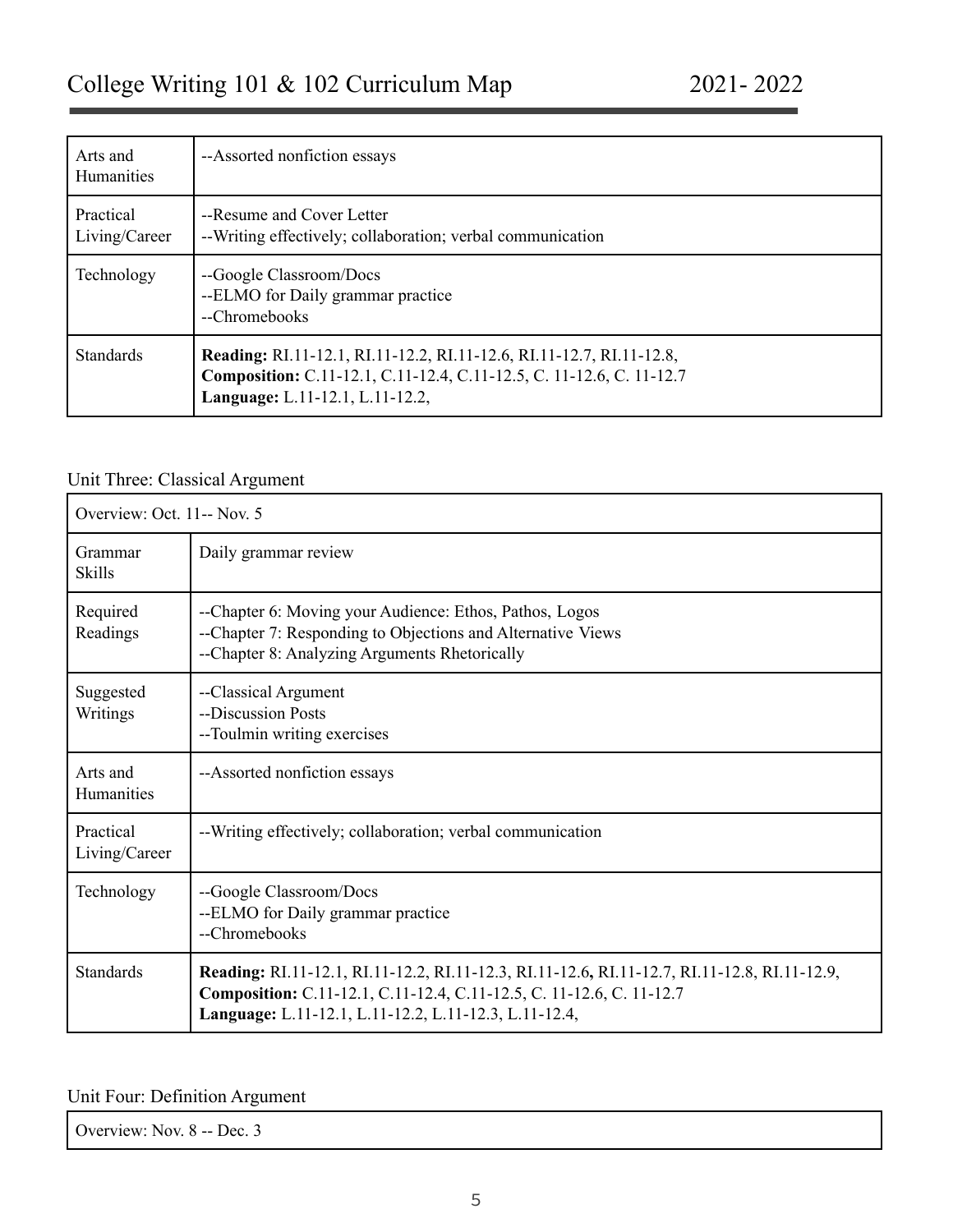| Grammar<br><b>Skills</b>      | --Daily grammar review                                                                                                                                                                              |
|-------------------------------|-----------------------------------------------------------------------------------------------------------------------------------------------------------------------------------------------------|
| Required<br>Readings          | --Chapter 10: An Introduction to Types of Claims<br>--Chapter 11: Definition and Resemblance Arguments<br>--Chapter 17; Citing and Documenting Sources                                              |
| Suggested<br>Writings         | --Definition Argument                                                                                                                                                                               |
| Arts and<br><b>Humanities</b> | --Assorted nonfiction titles                                                                                                                                                                        |
| Practical<br>Living/Career    | --Writing effectively; collaboration; verbal communication                                                                                                                                          |
| Technology                    | --Google Classroom/Docs<br>--ELMO for Daily grammar practice<br>--Chromebooks                                                                                                                       |
| <b>Standards</b>              | Reading: RI.11-12.3, R1.11-12.5, RI.11-12.6, RI.11-12.7, RI.11-12.8<br>Composition: C.11-12.1, C.11-12.2, C.11-12.4, C.11-12.5, C. 11-12.7<br>Language: L.11-12.1, L.11-12.2, L.11-12.3, L.11-12.4, |

# Unit Five: Visual Argument

| Overview: Dec. 6 -- Dec. 17th |                                                                                 |  |
|-------------------------------|---------------------------------------------------------------------------------|--|
| Grammar<br><b>Skills</b>      | Daily Grammar Review                                                            |  |
| Required<br>Readings          | --Chapter 9: Visual Arguments                                                   |  |
| Suggested<br>Writings         | --Visual Argument Analysis                                                      |  |
| Arts and<br>Humanities        | --Variety of common argumentative visuals.                                      |  |
| Practical<br>Living/Career    | --Writing effectively; collaboration; verbal communication                      |  |
| Technology                    | --Google Classroom/Docs<br>--ELMO for Daily grammar practice<br>--Chromebooks   |  |
| <b>Standards</b>              | Reading: RI.11-12.1, RI.11-12.4, RI.11-12.6, RI.11-12.7, RI.11-12.8, RI.11-12.9 |  |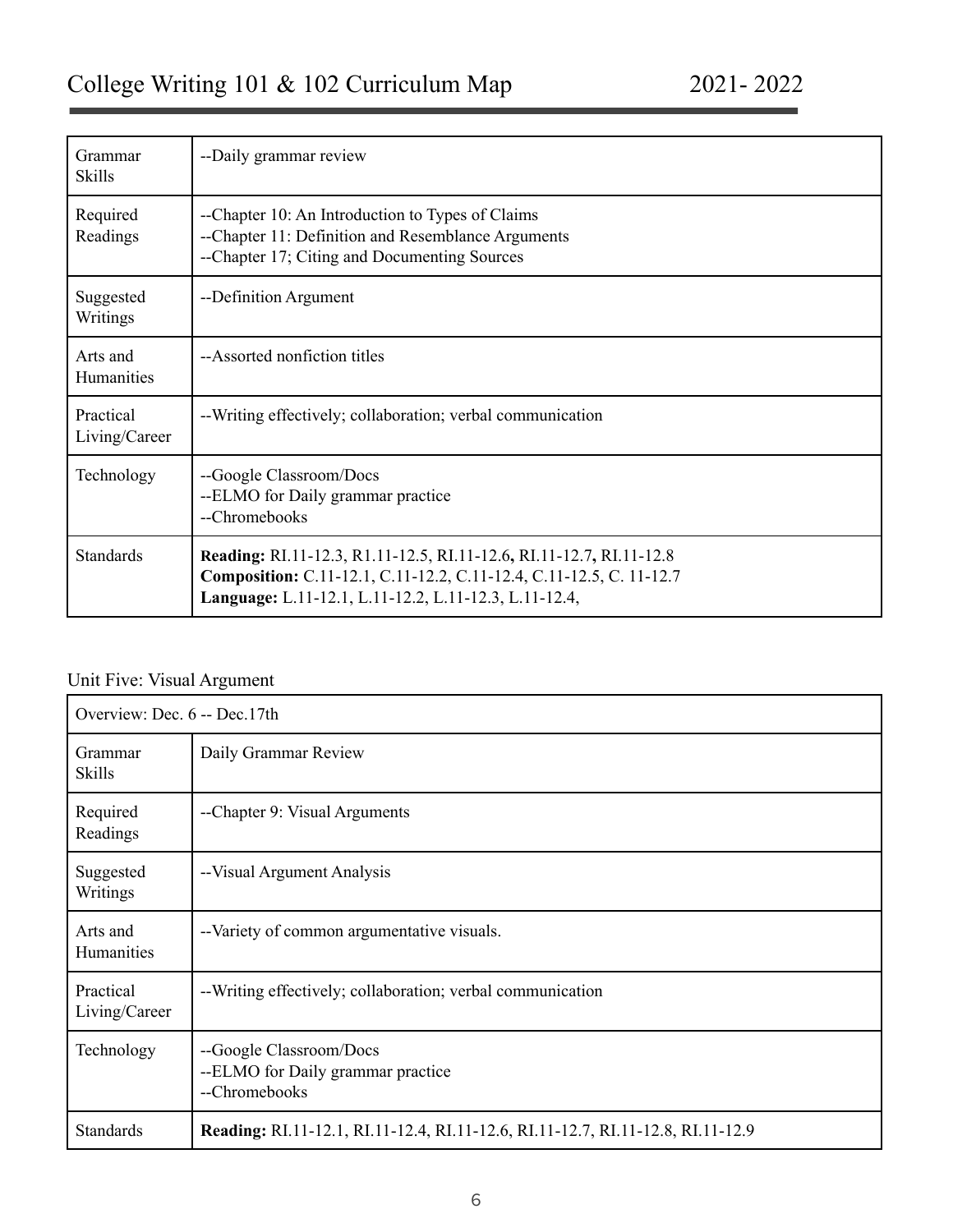| Composition: C.11-12.2, C.11-12.4, C. 11-12.6,        |
|-------------------------------------------------------|
| Language: L.11-12.1, L.11-12.2, L.11-12.4, L.11-12.5, |

# **English 102**

# Unit One: Causal Argument

| Overview: Jan. 3 -- Feb. 4 |                                                                                                                                                                               |  |
|----------------------------|-------------------------------------------------------------------------------------------------------------------------------------------------------------------------------|--|
| Grammar<br><b>Skills</b>   | --Daily Grammar review                                                                                                                                                        |  |
| Required<br>Readings       | --Chapter 13: Evaluation and Ethical Arguments<br>--Chapter 17: Citing and Documenting Sources<br>--Nonfiction Novels                                                         |  |
| Suggested<br>Writings      | --Discussion Posts<br>--Causal Argument                                                                                                                                       |  |
| Arts and<br>Humanities     |                                                                                                                                                                               |  |
| Practical<br>Living/Career | --Writing effectively; collaboration; verbal communication                                                                                                                    |  |
| Technology                 | --Google Classroom/Docs<br>--ELMO for Daily grammar practice<br>--Chromebooks                                                                                                 |  |
| <b>Standards</b>           | Reading: R1.11-12.5, RI.11-12.7, RI.11-12.8,<br>Composition: C.11-12.1, C.11-12.2, C.11-12.4, C.11-12.5, C. 11-12.6, C. 11-12.7<br>Language: L.11-12.1, L.11-12.2, L.11-12.3, |  |

#### Unit Two: Proposal Argument

| Overview: Feb.7 -- April 22 |                                                                                                         |
|-----------------------------|---------------------------------------------------------------------------------------------------------|
| Grammar<br><b>Skills</b>    | --Daily Grammar review                                                                                  |
| Required<br>Readings        | --Chapter 14: Proposal Arguments<br>--Chapter 17: Citing and Documenting Sources<br>--Nonfiction Novels |
| Suggested<br>Writings       | --Proposal Argument:<br><b>Justification</b><br>2. Problem/Solution<br><b>Opposing Viewpoints</b><br>3. |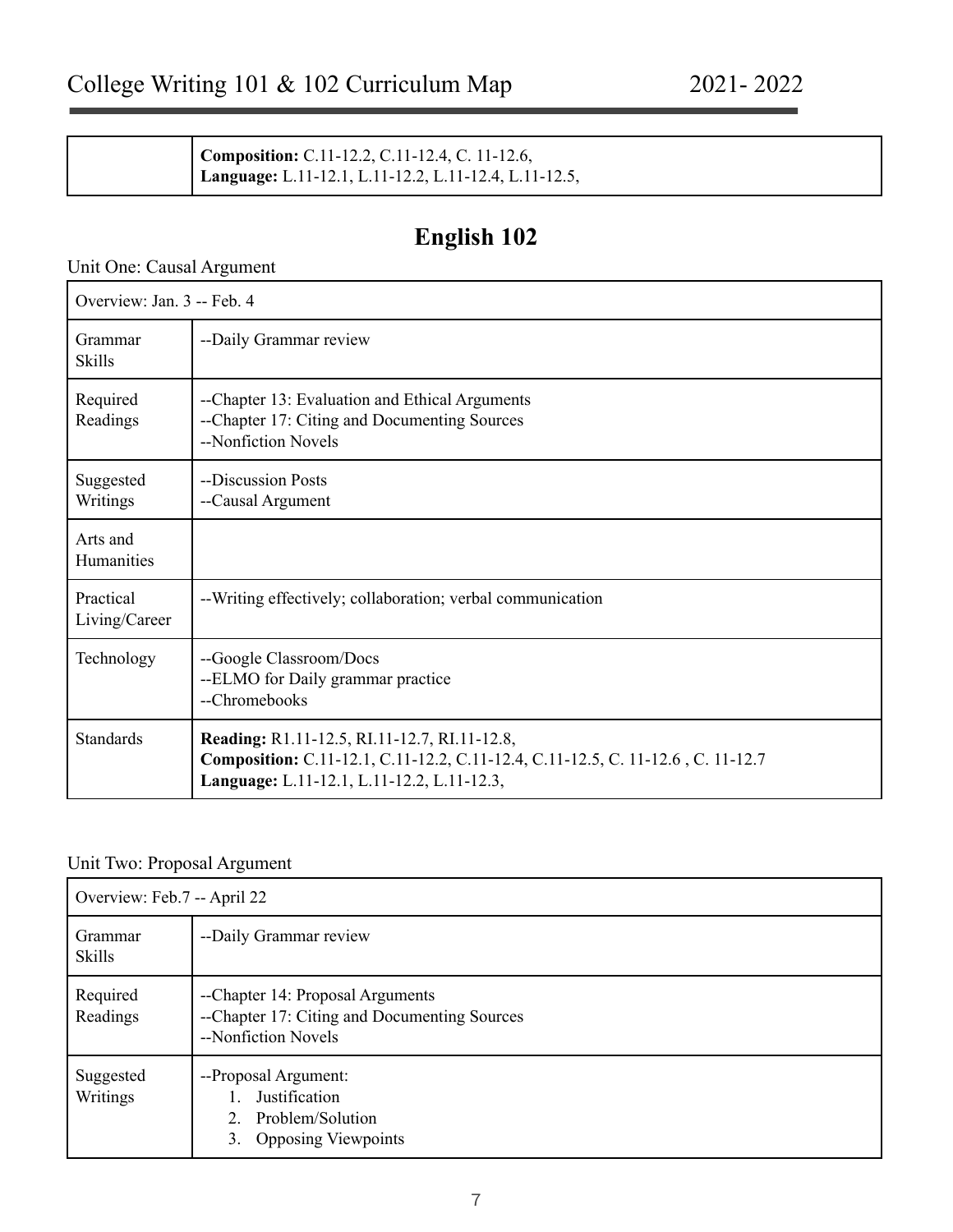|                                   | --Final Research Presentation                                                                                                                                                                                                                       |
|-----------------------------------|-----------------------------------------------------------------------------------------------------------------------------------------------------------------------------------------------------------------------------------------------------|
| Arts and<br><b>Humanities</b>     | --Proposal Paper and presentation                                                                                                                                                                                                                   |
| <b>Practical</b><br>Living/Career | --Writing effectively; collaboration; verbal communication                                                                                                                                                                                          |
| Technology                        | --Google Classroom/Docs<br>--ELMO for Daily grammar practice<br>--Chromebooks                                                                                                                                                                       |
| <b>Standards</b>                  | <b>Reading:</b> RI.11-12.1, RI.11-12.2, RI.11-12.3, RI.11-12.6, RI.11-12.7, RI.11-12.8, RI.11-12.9,<br>RI.11-12.10<br>Composition: C.11-12.1, C.11-12.4, C.11-12.5, C. 11-12.6, C. 11-12.7<br>Language: L.11-12.1, L.11-12.2, L.11-12.3, L.11-12.4, |

# Unit Three: British Literature

| Overview: April 25 -- May 17 |                                                                                                                                                                                                                                  |
|------------------------------|----------------------------------------------------------------------------------------------------------------------------------------------------------------------------------------------------------------------------------|
| Grammar<br><b>Skills</b>     | --Daily Grammar review                                                                                                                                                                                                           |
| Required<br>Readings         | <b>Assorted British Literature Titles:</b><br>--Mary Shelly: Frankenstein<br>$-$ <i>Beowulf</i><br>$-1984$<br>$-Macbeth$<br>--Additional readings from the 12th grade textbook                                                   |
| Suggested<br>Writings        | --Discussion Posts                                                                                                                                                                                                               |
| Arts and<br>Humanities       | --Poetry, creative writing, etc.                                                                                                                                                                                                 |
| Practical<br>Living/Career   | --Writing effectively; collaboration; verbal communication                                                                                                                                                                       |
| Technology                   | --Google Classroom/Docs<br>--ELMO for Daily grammar practice<br>--Chromebooks                                                                                                                                                    |
| <b>Standards</b>             | Reading: RL.11-12.1, RL.11-12.2, RL.11-12.3, RL.11-12.4, RL.11-12.5, RL.11-12.6,<br>RL.11-12.7, RL.11-12.9, RL.11-12.10<br>Composition: C.11-12.3, C. 11-12.7<br>Language: L.11-12.1, L.11-12.2, L.11-12.3, L.11-12.4, L.11-12.5 |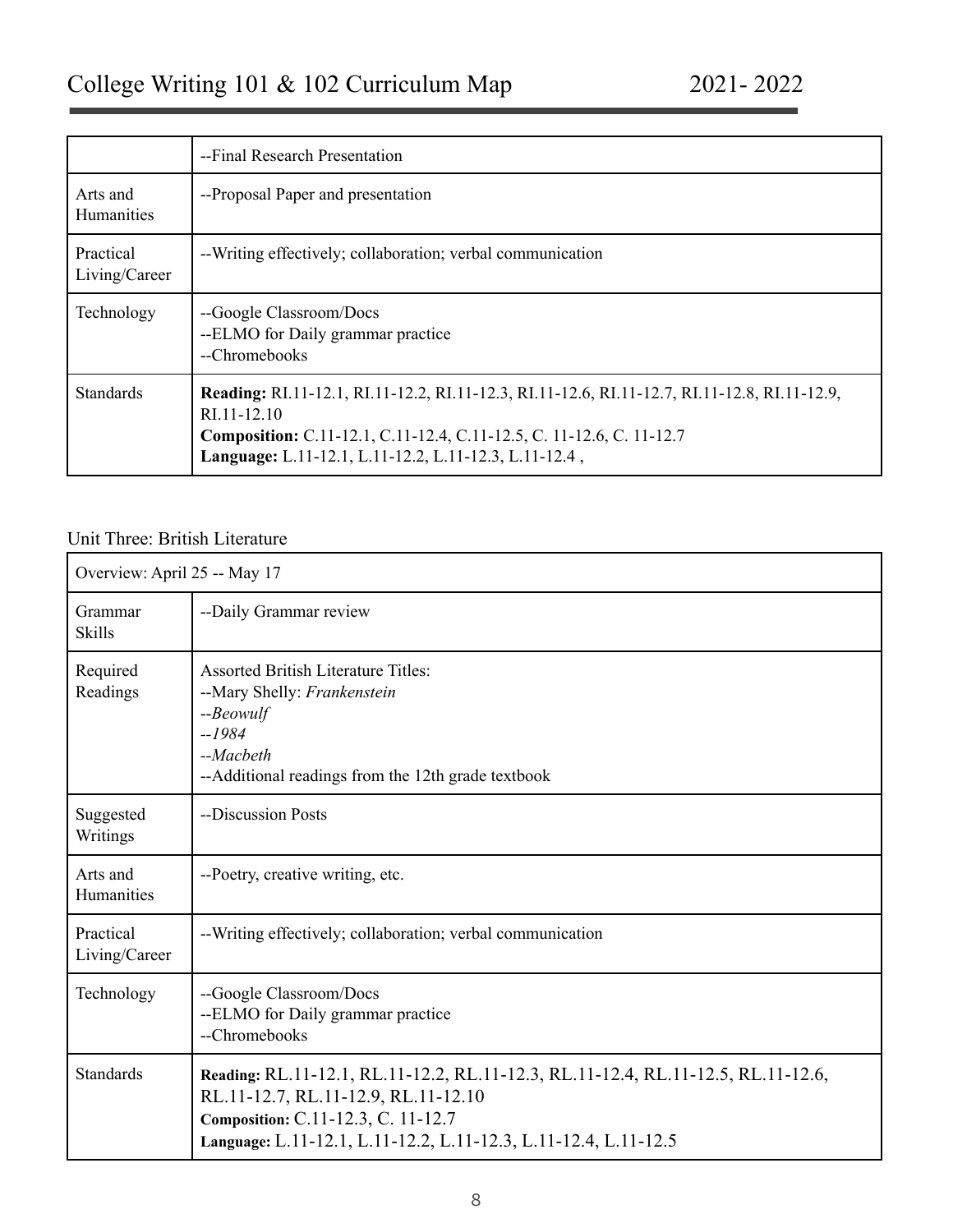| Reading Standards for Literature for Grade 11-12    |                                                                                                                                                                                                                                                                                                                                                                                                                                                                                                                                                                                                                                                 |
|-----------------------------------------------------|-------------------------------------------------------------------------------------------------------------------------------------------------------------------------------------------------------------------------------------------------------------------------------------------------------------------------------------------------------------------------------------------------------------------------------------------------------------------------------------------------------------------------------------------------------------------------------------------------------------------------------------------------|
| Key Idea and<br>Details                             | RL.11-12.1 Cite relevant and thorough textual evidence to support analysis of the text says explicitly as<br>well as inferences drawn from the text.<br>RL.11-12.2 Determine two or more themes or central ideas of a text and analyze their development over<br>the course of the text, including how they interact and build on one another to produce a complex account<br>RL.11-12.3 Analyze the impact of the author's choices over the course of a text regarding how to develop<br>and relate elements of a story or drama.                                                                                                              |
| Craft and<br>Structure                              | RL.11-12.4 Determine the meaning of words and phrases as they are used in the text, including figurative<br>and connotative meanings; analyze the cumulative impact of specific word choices on meaning and tone<br>and on the text as a whole<br>RL.11-12.5 Analyze how an author's choices concerning how to structure specific parts of a text to<br>contribute to its overall structure and meaning as well as its aesthetic impact<br>RL.11-12.6 Analyze how point of view and perspective are used to manipulate the reader for a specific<br>purpose or effect, including but not limited to satire, sarcasm, irony, and understatement. |
| Integration of<br>Knowledge and<br>Ideas            | RL.11-12.7 Analyse diverse media interpretations of a story, drama or poem, evaluating how each version<br>interprets the source text<br>RL.11-12.8 (Not applicable to Literature)<br>RL.11-12.9 Demonstrate knowledge of various time periods to analyze how two or more texts from the<br>same period treat similar themes or topics.                                                                                                                                                                                                                                                                                                         |
| Range of Reading<br>and Level of Text<br>Complexity | RL.11-12.10 By the end of the year, flexibly use a variety of comprehension strategies (i.e, questioning,<br>monitoring, visualizing, inferencing, summarizing, synthesizing, using prior knowledge, determining<br>importance) to read, comprehend and analyze grade-level appropriate, complex literary texts<br>independently and proficiently.                                                                                                                                                                                                                                                                                              |

# **STANDARDS**

| Reading Standards for Informational Text-- Grade 11-12 |                                                                                                                                                                                                                                                                                                                                                                                                                                                                                                                                                                                                           |
|--------------------------------------------------------|-----------------------------------------------------------------------------------------------------------------------------------------------------------------------------------------------------------------------------------------------------------------------------------------------------------------------------------------------------------------------------------------------------------------------------------------------------------------------------------------------------------------------------------------------------------------------------------------------------------|
| Key Idea and<br>Details                                | RI.11-12.1 Cite relevant and thorough textual evidence to support analysis of what the text says explicitly<br>as well as inferences drawn from the text<br>RI.11-12.2 Determine two or more central ideas of a text and analyze their development over the course of<br>the text, including how they interact and build on one another to produce a complex account<br>RI.11-12.3 Analyze a complex set of ideas or sequence of events, and explain how specific individuals,<br>ideas, or events interact and develop over the course of the text.                                                      |
| Craft and<br>Structure                                 | RI.11-12.4 Determine the meaning of words and phrases as they are used in a text, including figurative,<br>connotative and technical meanings; analyze how an author uses and refines the meaning of a key term or<br>terms over the course of a text.<br>R1.11-12.5 Analyze and evaluate the effectiveness of the structure an author uses in his or her exposition<br>or argument<br>RI.11-12.6 Determine an author's point of view, perspective, and purpose in a text in which the rhetoric is<br>particularly effective, analyzing how style and content contribute to the effectiveness of the text |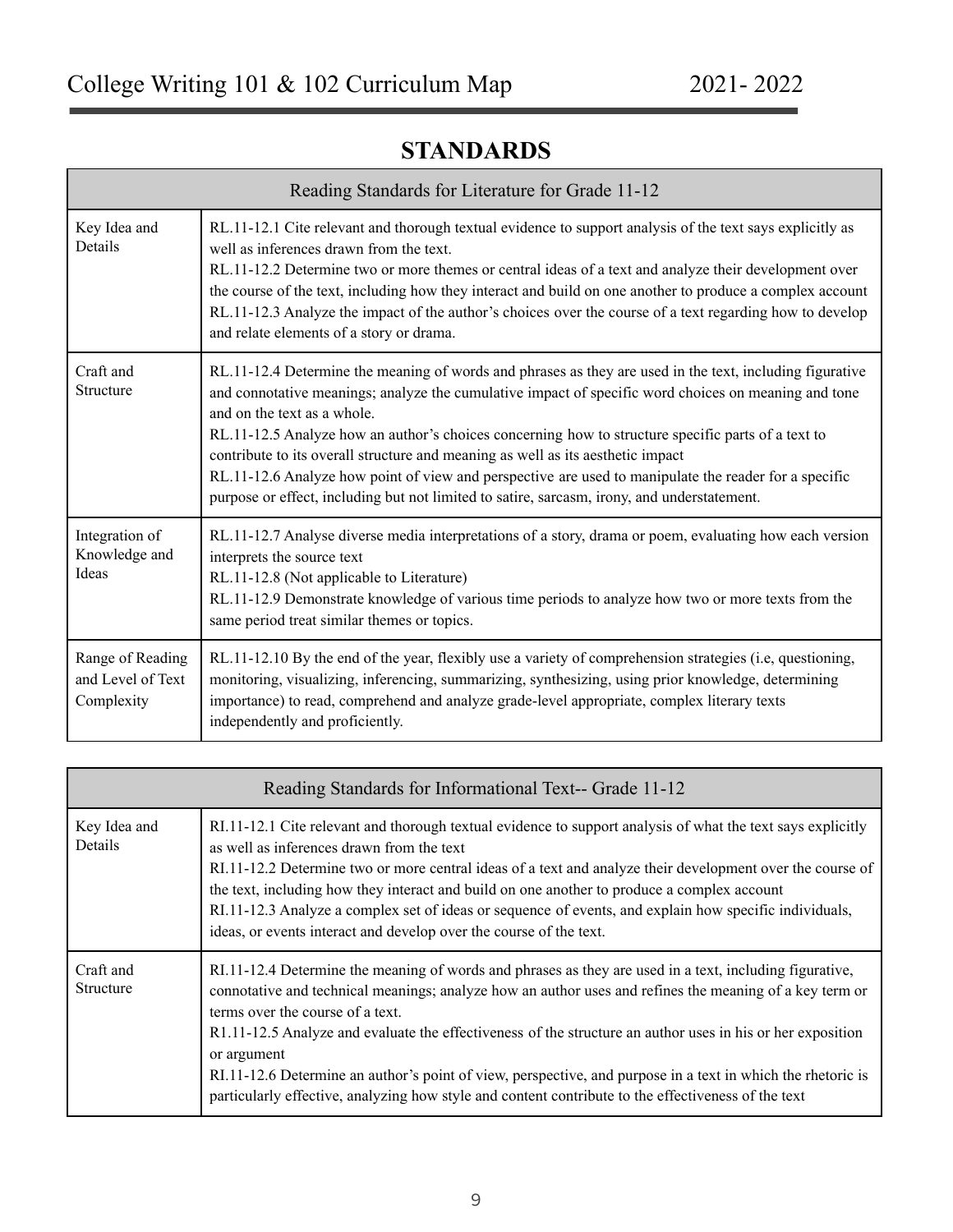| Integration of<br>Knowledge and<br>Ideas            | RI.11-12.7 Integrate and evaluate multiple sources of information presented in different print and<br>non-print formats in order to address a question or solve a problem.<br>RI.11-12.8 Evaluate the argument, specific claims, and evidence in a text, assessing the validity,<br>reasoning, relevance, and sufficiency; analyze false statements and fallacious reasoning.<br>RI.11-12.9 Analyze documents of historical and literary significance, including how they address related<br>themes and concepts |
|-----------------------------------------------------|------------------------------------------------------------------------------------------------------------------------------------------------------------------------------------------------------------------------------------------------------------------------------------------------------------------------------------------------------------------------------------------------------------------------------------------------------------------------------------------------------------------|
| Range of Reading<br>and Level of Text<br>Complexity | RI.11-12.10 By the end of the year, flexibly use a variety of comprehension strategies (i.e., questioning,<br>monitoring, visualizing, inferencing, summarizing, synthesizing, using prior knowledge, determining<br>importance) to read, comprehend, and analyze grade-level appropriate, complex informational texts<br>independently and proficiently.                                                                                                                                                        |

|                            | Composition-- Grade 11-12                                                                                                                                                                                                                                                                                                                                                                                                                                                                                                                                                                                                                                                                                                                                                                                                                                                                                                                                                                                                                                                                                                                                                                                                                                                                                                                                                                                                                                                                                                                                                                                                                                                                                                                                                                                                                                                                                                                                                                                                                                                                                                                                                                                                                                                                                                                                                                                                                                                                                                                                                                                                                                                                                                                                                                          |
|----------------------------|----------------------------------------------------------------------------------------------------------------------------------------------------------------------------------------------------------------------------------------------------------------------------------------------------------------------------------------------------------------------------------------------------------------------------------------------------------------------------------------------------------------------------------------------------------------------------------------------------------------------------------------------------------------------------------------------------------------------------------------------------------------------------------------------------------------------------------------------------------------------------------------------------------------------------------------------------------------------------------------------------------------------------------------------------------------------------------------------------------------------------------------------------------------------------------------------------------------------------------------------------------------------------------------------------------------------------------------------------------------------------------------------------------------------------------------------------------------------------------------------------------------------------------------------------------------------------------------------------------------------------------------------------------------------------------------------------------------------------------------------------------------------------------------------------------------------------------------------------------------------------------------------------------------------------------------------------------------------------------------------------------------------------------------------------------------------------------------------------------------------------------------------------------------------------------------------------------------------------------------------------------------------------------------------------------------------------------------------------------------------------------------------------------------------------------------------------------------------------------------------------------------------------------------------------------------------------------------------------------------------------------------------------------------------------------------------------------------------------------------------------------------------------------------------------|
| Text Types and<br>Purposes | C.11-12.1 Compose arguments to support claims in an analysis of substantive topics or texts, using valid<br>reasoning and relevant and sufficient evidence.<br>Produce clear and coherent writing in which the development, organization and style are<br>a.<br>appropriate to task, purpose and audience.<br>Introduce precise, knowledgeable claim(s), establish the significance of the claim(s), distinguish<br>$\mathbf{b}$ .<br>the claim (s) from alternate or opposing claims and create an organization that logically<br>sequences claim(s), counterclaims, reasons and evidence.<br>Develop claim(s) and opposing claims fairly and thoroughly, supplying the most relevant<br>$c_{\cdot}$<br>evidence for each while pointing out the strengths and limitations of both in a manner that<br>anticipates the audience's knowledge level, concerns, values and possible biases.<br>d. Use words, phrases and clauses as well as varied syntax to link the major sections of the text,<br>create cohesion and clarify the relationships between claim(s) and reasons, between reasons and<br>evidence and between claim(s) and opposing claims.<br>Establish and maintain a task appropriate writing style.<br>e.<br>Provide a concluding statement or section that follows from and supports the argument presented.<br>f.<br>Develop and strengthen writing as needed by planning, revising, editing, rewriting or trying a<br>g.<br>new approach, focusing on addressing what is most significant for a specific purpose and<br>audience<br>C.11-12.2 Compose informative/explanatory texts to examine and/or convey complex ideas, concepts, and<br>information clearly and accurately through the effective selection, organization, and analysis of content<br>Produce clear and coherent writing in which the development, organization and style are<br>a.<br>appropriate to task, purpose and audience.<br>Introduce a topic; organize complex ideas, concepts and information so that each new element<br>$\mathbf{b}$ .<br>builds on that which precedes it to create a unified whole; include formatting, graphics and<br>multimedia when useful to aiding comprehension.<br>Develop the topic thoroughly by selecting the most significant and relevant facts, extended<br>$c_{\cdot}$<br>definitions, concrete details, quotations or other information and examples appropriate to the<br>audience's knowledge of the topic.<br>Use appropriate and varied transitions and syntax to link the major sections of the text, create<br>d.<br>cohesion and clarify the relationships among complex ideas and concepts.<br>Use precise language, domain-specific vocabulary and techniques such as metaphor, simile and<br>e.<br>analogy to manage the complexity of the topic. |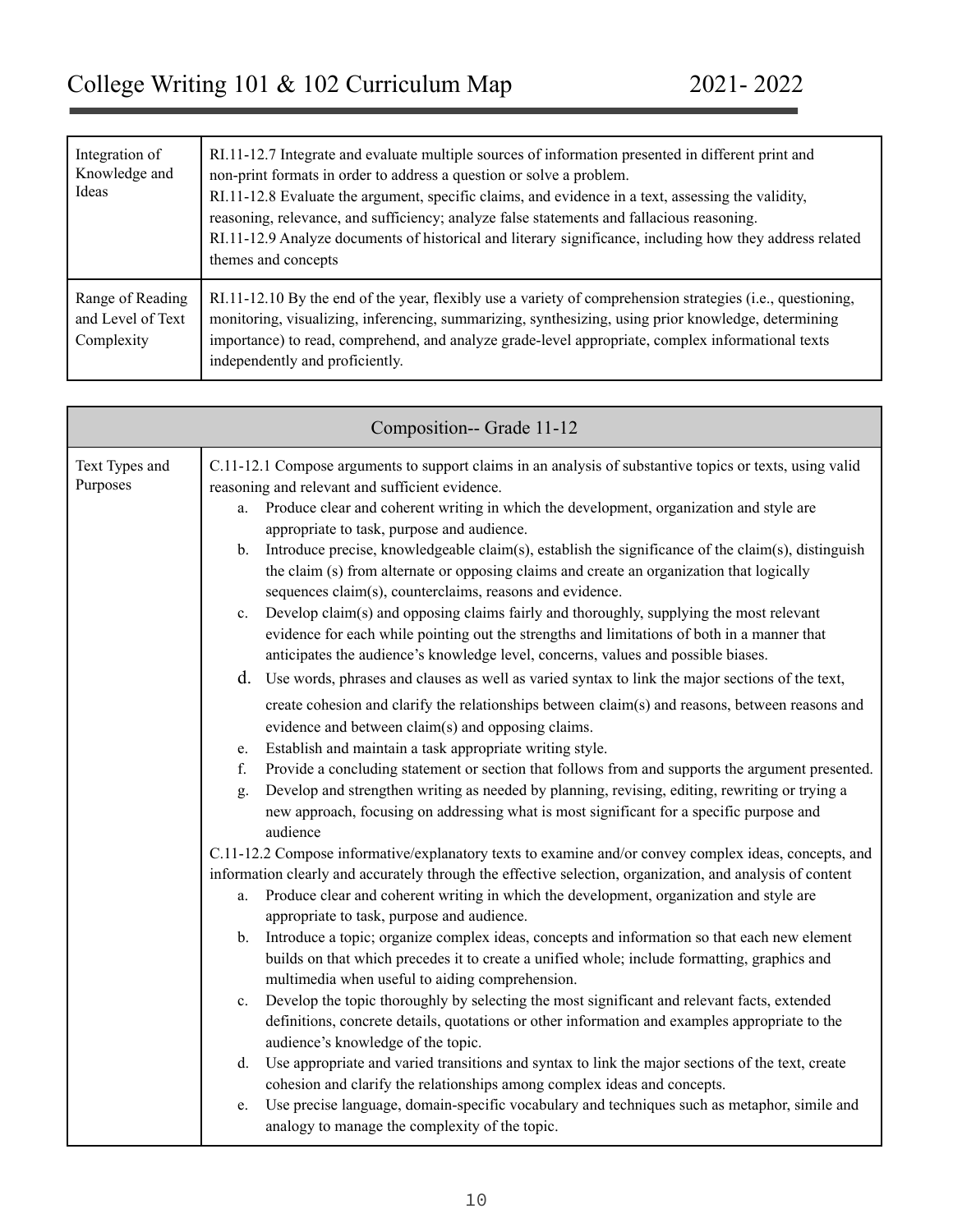| f.<br>Establish and maintain a formal style and objective tone while attending to the norms and<br>conventions of the discipline in which they are writing. |
|-------------------------------------------------------------------------------------------------------------------------------------------------------------|
| Provide a concluding statement or section that follows from and supports the information or<br>g.                                                           |
| explanation presented.                                                                                                                                      |
| Develop and strengthen writing as needed by planning, revising, editing, rewriting or trying a<br>h.                                                        |
|                                                                                                                                                             |
| new approach, focusing on addressing what is most significant for a specific purpose and                                                                    |
| audience.                                                                                                                                                   |
| C.11-12.3 Use narratives strategically in other modes of writing utilizing effective techniques, well-chosen                                                |
| details, and well-structured sequences for an intended purpose, including an issue and/or supporting a                                                      |
| claim.                                                                                                                                                      |
| Produce clear and coherent writing in which the development, organization and style are<br>a.                                                               |
| appropriate to task, purpose and audience.                                                                                                                  |
| Engage and orient the reader by setting up a problem, situation or observation and its<br>$b_{-}$                                                           |
| significance, establishing one or multiple point(s) of view and introducing a narrator and/or                                                               |
| characters; create a smooth progression of experiences or events.                                                                                           |
| Use narrative techniques, such as dialogue, pacing, description, reflection and multiple plot lines,<br>$c_{-}$                                             |
| to develop experiences, events and/or characters.                                                                                                           |
| Use a variety of techniques to sequence events so that they build on one another to create a<br>d.                                                          |
| coherent whole and build toward a particular tone and outcome.                                                                                              |
| Use precise words and phrases, telling details and sensory language to convey a vivid picture of<br>e.                                                      |
| the experiences, events, setting and/or characters.                                                                                                         |
| f.<br>Provide a conclusion that explicitly connects the narrative's relevance to the intended purpose of                                                    |
| the writing. g. Develop and strengthen writing as needed by planning, revising, editing, rewriting                                                          |
| or trying a new approach, focusing on addressing what is most significant for a specific purpose                                                            |
| and audience.                                                                                                                                               |
| C.11-12.4 Use digital resources to create, publish, and update individual or shared products, taking                                                        |
| advantage of technology's capacity to link to other information and to display information flexibly and                                                     |
| dynamically.                                                                                                                                                |
| C.11-12.5 Conduct short as well as more sustained research projects to answer a question (including                                                         |
| self-generated questions) or solve a problem; narrow or broaden the inquiry when appropriate; synthesize                                                    |
| multiple sources on the subject, demonstrating understanding of the subject under investigation.                                                            |
| C. 11-12.6 Gather relevant information from multiple authoritative print and digital sources, using                                                         |
| advanced searchers effectively; assess the strengths and limitations of each source in terms of the task,                                                   |
| purpose, and audience; integrate information into the text selectively to maintain the flow of ideas,                                                       |
| avoiding plagiarism and overreliance on any one source and following a standard format for citation.                                                        |
| C. 11-12.7 Compose routinely over extended time frames and shorter time frames for a variety of tasks,                                                      |
| purposes, and audiences.                                                                                                                                    |
|                                                                                                                                                             |

| Language -- Grade 11-12                   |                                                                                                                                                                                                                                                                                                                                                                                                                 |
|-------------------------------------------|-----------------------------------------------------------------------------------------------------------------------------------------------------------------------------------------------------------------------------------------------------------------------------------------------------------------------------------------------------------------------------------------------------------------|
| Conventions of<br><b>Standard English</b> | L.11-12.1 In both written and oral expression:<br>Demonstrate the understanding that usage is a matter of convention, can change over time, and<br>a.<br>may be contested.<br>b. Resolve issues of complex or contested usage, consulting references as needed.<br>L.11-12.2 When writing: demonstrate command of the conventions of standard English capitalization,<br>punctuation, and spelling when writing |